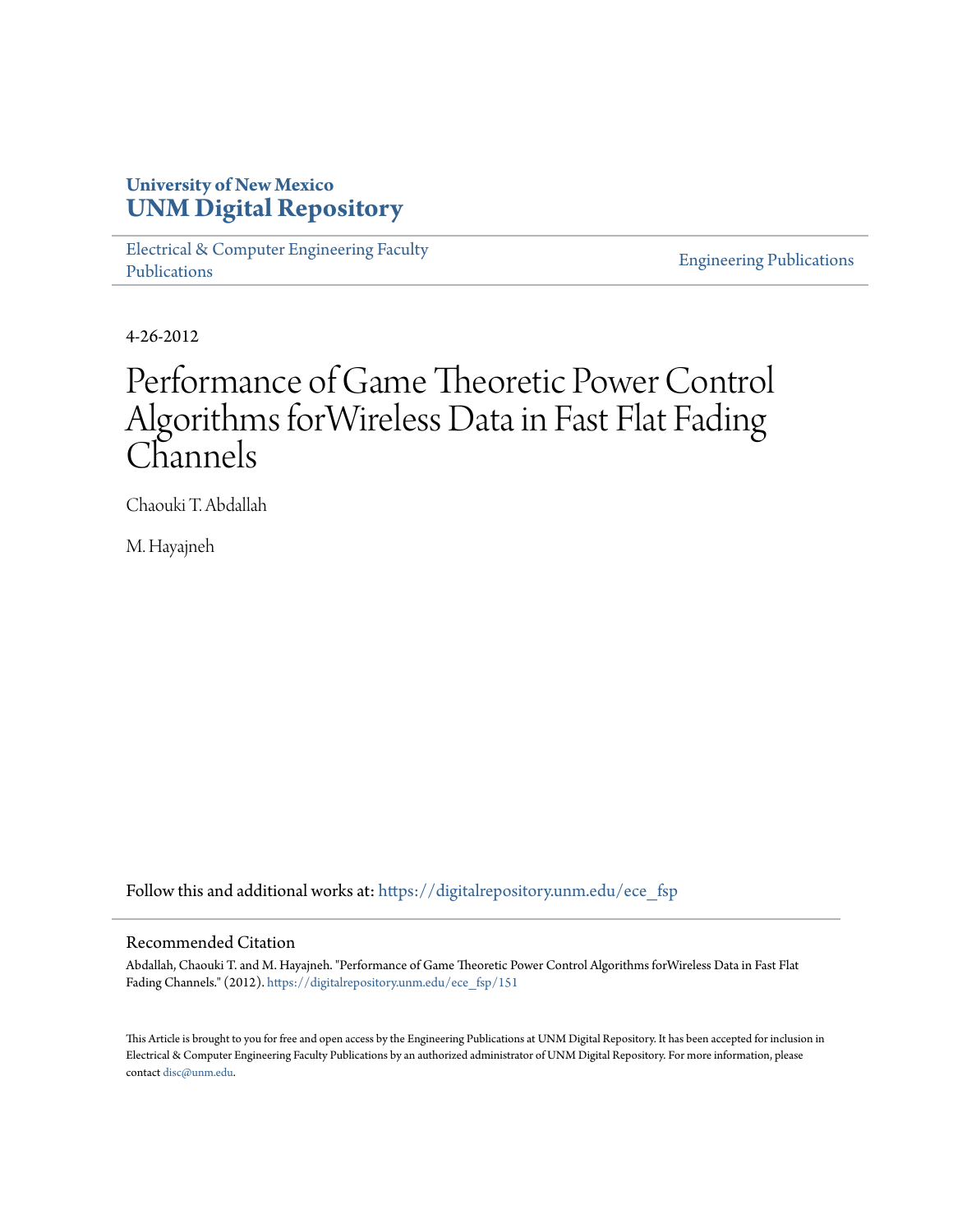## **Performance of Game Theoretic Power Control Algorithms for Wireless Data in Fast Flat Fading Channels**

M. Hayajneh & C.T. Abdallah

Dept. of Electrical & Computer Engr., Univ. of New Mexico, EECE Bldg., Albuquerque, NM 87131-1356, USA. {hayajneh,chaouki}@ eece.unm.edu

*Abstract***—We consider a game-theoretic power control algorithm for wireless data realistic channels. We study the performance of the algorithm for wireless data in the fast, flat-fading channel mobile users encounter in accessing the cellular system. The game-theoretic power control algorithm depends on an average utility function that assigns a numerical value to the quality of service (QoS) of users. The fading coefficients under this channel model are studied for two appropriate channel models that are used in CDMA cellular systems: Rayleigh fast flat fading channel and Rician fast flat fading channel.**

#### I. INTRODUCTION

The mathematical theory of games was introduced by John Von Neumann and Oskar Morgenstern in 1944 [8], and in the late 1970's game theory became an important tool in the analyst's hand whenever he or she faces a situation in which a player's decision depends on what the other players did or will do. A core idea of game theory is the way strategic interactions between rational agents (players), generates outcomes according to the players' utilities [4],[9]. A player in a non-cooperative game responds to the actions of other players by choosing a strategy (from his strategy space) in an attempt to maximize his/her utility function that quantifies the quality level, i.e. its level of satisfaction.

In a cellular system users desire to have a high SIR (signalto-interference ratio) at the BS (base station) coupled with the lowest possible transmit power. It is very important in such systems to have a high SIR, because this will be reflected in very low error rate, a more reliable system, and high channel capacity, which means that users can be sent at higher bit rates [5]. It is also important to decrease the transmit power because low power levels lead to longer battery life and helps alleviate the ever present near-far problem in CDMA systems[7].

In power control algorithms exploiting game theory, the tendency of each user is to increase his/her transmit power in response to other users' actions, leading to a sequence of power vectors that converges to a point where no user has incentive to increase his/her individual power. This operating point is called a Nash equilibrium. In many cases, and due to the lack of cooperation between the users (players), this point is not efficient, in the sense that it is not the most desirable social point [3]. The most desirable social point is called a Pareto optimal point, and may be viewed as the equilibrium point where no user can improve his utility function without harming at least one other user in the network.

The power control problem for wireless data CDMA systems was first addressed in the game theoretic framework in [2], then in a more detailed manner in [1] and [3]. In this paper the work in [1], which only dealt with deterministic channels, is extended by considering two cases of fading channel models: A Rayleigh fast flat fading channel model and a Rician fast flat fading channel model.

The remaining of this paper is organized as follows: In section II we present the utility function used in this paper. The signal model and the performance of the system under the two channel models mentioned above are presented in section III. Non-cooperative power control game (NPG) is discussed in section IV. Simulation results are outlined in section V. Finally, our conclusions and future work are presented in section VI.

#### II. UTILITY FUNCTION

We use the concept of a utility function to map the player's preferences onto the real line. A utility function is chosen in a way that puts all the elements of the game taking place between self-interested players in its most desired order. A formal definition of utility functions is available from [4].

**Definition 1:** *A function* u *that assigns a numerical value to the elements of the action set* A :

 $u : A \to \mathbb{R}$  *is a utility function if for all a, b*  $\in$  *A, a is at least as preferred compared to b if and only if*  $u(a) > u(b)$ *.* In a cellular CDMA system there are a number of users sharing a spectrum and the air interface as a common radio resource. Henceforth, each user's transmission adds to the interference of all users at the receiver (BS). Each user desires to achieve a high quality of reception at the BS, i.e., a high SIR, by using the minimum possible amount of power to extend the battery's life. The goal of each user to have a high SIR at the BS produce conflicting objectives that make the framework of game theory suitable for studying this problem and proposing solutions. Let us consider a single-cell system with  $N$  users, where each user transmits frames (packets) of  $M$  bits with  $L$  information bits [1]. The rate of transmission is  $R$  bits/sec for all users. Let  $P_c$  represents the *average* probability of correct reception of all bits in the frame at the BS, in other words,  $P_c$  refers the average frame (packet) correct reception rate. As we know,  $P_c$  depends on the SIR, the channel characteristics, the modulation format, the channel coding, etc.

A suitable utility function for a CDMA system is given by (see [1] and references therein):

$$
u = \frac{LR}{Mp} P_c \tag{1}
$$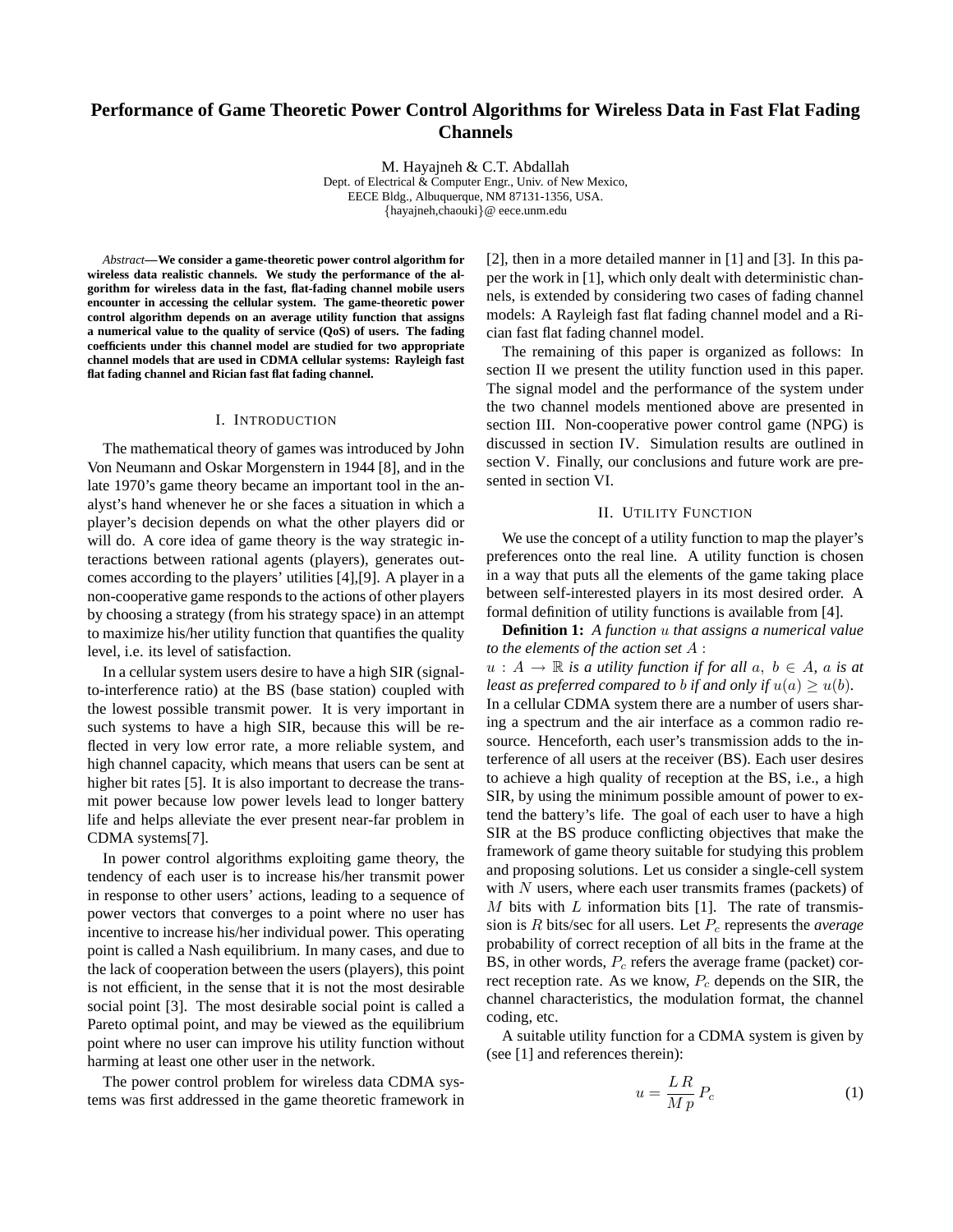where  $u$  thus represents the number of information bits received successfully at the BS per joule of expanded energy. With the assumption of no error correction, the *random* packet correct reception rate  $\tilde{P}_c$  is then given as  $\prod_{i=1}^{M} (1 \tilde{P}_e(l)$ , where  $\tilde{P}_e(l)$  is the *random* bit error rate (BER) of the *l*th bit at a given SIR  $\gamma_i$  (c. f. (13) and (25)).

#### III. SIGNAL MODEL AND PERFORMANCE

In this paper we are assuming that all users in a cell are using the same modulation scheme, non-coherent Binary Frequency shift Keying (BFSK), and that they are transmitting with the same rate R. The signal  $r_i(t)$  received at the BS from the ith user is given as:

$$
r_i(t) = \alpha_i s_i(t) + n(t), \quad i = 1, 2, ..., N
$$
 (2)

where  $\alpha_i$  is the path fading coefficient between *i*th user and the BS and it is constant for each bit in a fast flat fading. And  $s_i(t)$  is the sent message for each bit,  $n(t)$  is the BS receiver's background noise modelled as zero-mean AWGN, and  $N$  is the number of active users currently in the cell. The SIR  $\gamma_i$  at the receiver for the *i*th user is given as  $[6]$ :

$$
\gamma_i = \frac{W}{R} \frac{p_i h_i \alpha_i^2}{\sum_{k \neq i}^N p_k h_k \alpha_k^2 + \sigma^2}
$$
(3)

where,  $W$  is the spread spectrum bandwidth,  $R$  is the data rate (bits/sec),  $p_k$  is the transmitted power of the kth user,  $h_k$ is the path gain between the BS and the kth user, and  $\sigma^2$  is the variance of the AWGN. For simplicity let us express the interference from all other users as  $x_i$ , i.e.

$$
x_i = \sum_{k \neq i}^{N} p_k h_k \alpha_k^2 \tag{4}
$$

therefore (3) can be written as:

$$
\gamma_i = \frac{W}{R} \frac{p_i h_i}{x_i + \sigma^2} \alpha_i^2 = \gamma_i' \alpha_i^2 \tag{5}
$$

For a given  $\gamma_i$  and  $x_i$ , the BER,  $\tilde{P}(e/\gamma_i, x_i)$ , of the *i*th user using BFSK is given by [6]:

$$
\tilde{P}(e/\gamma_i, x_i) = \frac{1}{2} e^{-\frac{\gamma_i}{2}} \tag{6}
$$

The average BER for this modulation scheme is evaluated for two channel models: The Rayleigh fast flat fading channel and The Rician fast flat fading channel. In the next two subsections we shall evaluate the average utility function under the two channel models.

#### *A. Rayleigh Fast Flat Fading Channel*

In this case  $\alpha_i$  is modelled as a Rayleigh random variable with a probability distribution given by:

$$
p(\alpha_i) = \frac{\alpha_i}{\sigma_r^2} e^{-(1/2\sigma_r^2)\alpha_i^2}, \quad i = 1, 2, ..., N
$$
 (7)

Where  $\sigma_r^2 = E\{\alpha_i^2\}/2$  is the measure of the spread of the distribution. In all following calculations it is assumed that  $\sigma_r^2 = 1/2$ . Using (5) and (7) the distribution of  $\gamma_i$  for a given  $x_i$  is defined as:

$$
f(\gamma_i/x_i) = \frac{1}{\gamma_i'} e^{-(\frac{1}{\gamma_i})\gamma_i}
$$
 (8)

For the lth bit in the frame, we can rewrite the SIR (5) and the interference  $(4)$  for the *i*th user as follows:

$$
\gamma_i(l) = \frac{W}{R} \frac{p_i h_i \alpha_i^2(l)}{x_i(l) + \sigma^2}
$$
\n(9)

$$
x_i(l) = \sum_{k \neq i}^{N} p_k h_k \alpha_k^2(l)
$$
 (10)

Assuming that both  $\{\alpha_i(l)\}_{l=1}^M$  and  $\{x_i(l)\}_{l=1}^M$  are iid (identical independent distributed) random variables, and of course  $\alpha_i(l)$  and  $x_i(l)$  are jointly independent random variables. Henceforth, the *averaged* correct reception  $P_c$  is given as  $(1 - P_e)^M$ , where  $P_e$  is *averaged* BER for each bit in the frame, that is  $P_e = E\{\tilde{P}_e\}$ . We will calculate the averaged  $\mathcal{P}_e$  in the next few lines.

We can find the conditioned error probability  $\tilde{P}(e/x_i)$  by taking the average of (6) with respect to  $f(\gamma_i/x_i)$ :

$$
\tilde{P}(e/x_i) = E\left\{\tilde{P}(e/\gamma_i, x_i)\right\}
$$
\n
$$
= \int_0^\infty \tilde{P}(e/\gamma_i, x_i) f(\gamma_i/x_i) d\gamma_i
$$
\n
$$
= \frac{1}{2 + \gamma_i'}
$$
\n(11)

Notice that we dropped the bit index  $l$  because the average BER does not depend on *l*. For large SIR, (11) behaves like:

$$
\tilde{P}(e/x_i) \approx \frac{1}{\gamma_i'} = \frac{x_i + \sigma^2}{\frac{W}{R} p_i h_i} \tag{12}
$$

Now, we can find the *averaged* BER  $P_e$  by taking the expectation of (12):

$$
P_e = E\left\{\tilde{P}(e/x_i)\right\} = \frac{1}{\overline{\gamma_i}} \tag{13}
$$

where  $\overline{\gamma_i}$  is the average SIR given by:

$$
\overline{\gamma_i} = \frac{W}{R} \frac{p_i h_i}{\sum_{k \neq i}^N p_k h_k + \sigma^2}
$$
(14)

Therefore, the average utility function of the *i*th user is given by:

$$
u_i = \frac{L \ R}{M \ p_i} \ (1 - \frac{1}{\gamma_i})^M \tag{15}
$$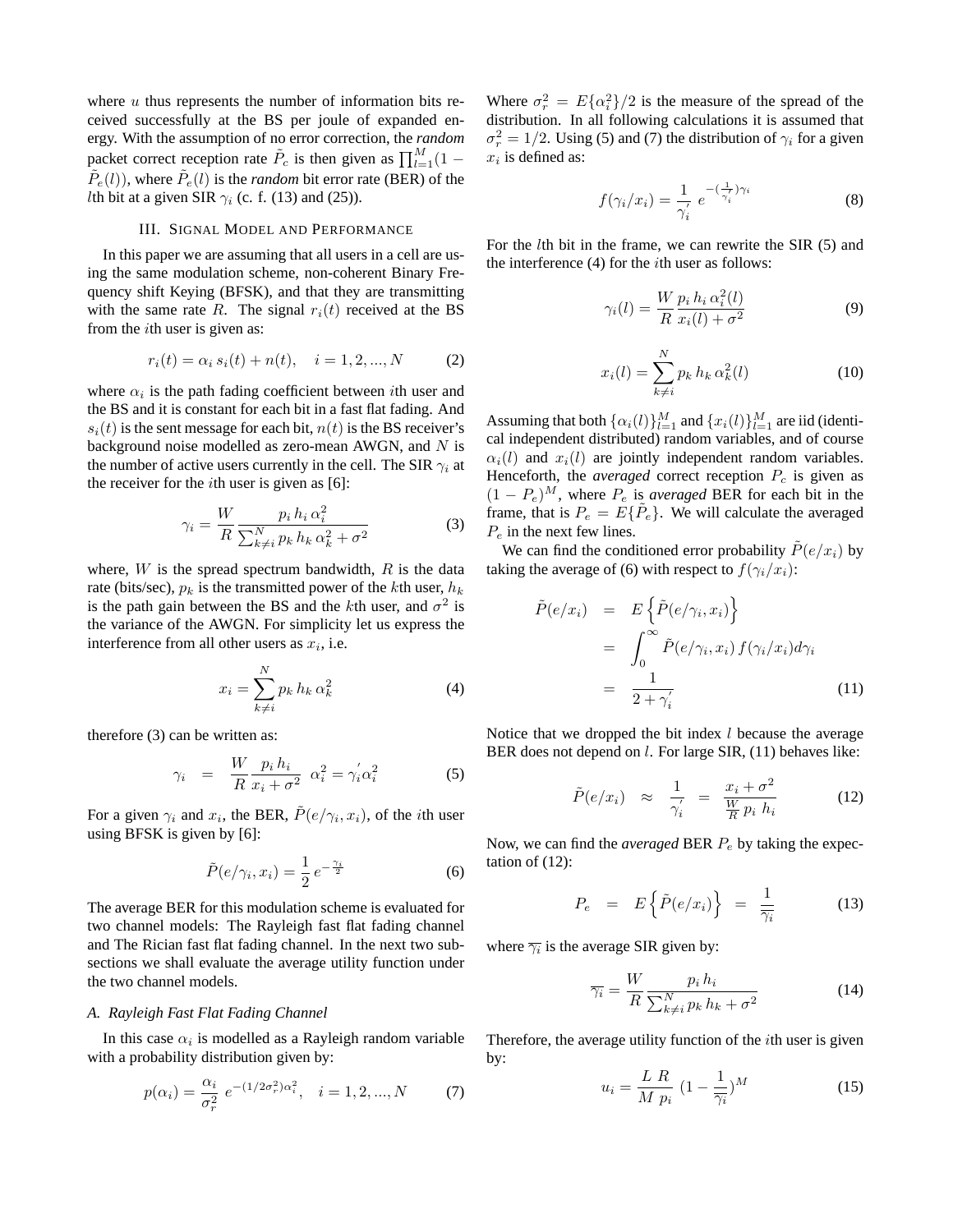#### *B. Rician Fast Flat Fading Channel*

In this case  $\alpha_i$  is modelled as a Rician random variable with a probability distribution given by:

$$
p(\alpha_i) = \frac{\alpha_i}{\sigma_r^2} e^{-\frac{\alpha_i^2 + s^2}{2\sigma_r^2}} I_0(\frac{\alpha_i s}{\sigma_r^2})
$$
 (16)

where  $s<sup>2</sup>$  represents the power in the nonfading signal components, and is sometimes called a specular component of the received signal or the noncentrality parameter of the distribution [6].  $I_0(z)$  is the zero-order, first-kind Bessel function. Similarly to the Rayleigh case, we need to find the distribution of  $\gamma_i$  (see (5)) for fixed  $x_i$  (see (4)):

$$
f(\gamma_i/x_i) = \frac{e^{-s^2}}{\gamma_i'} e^{-\left(\frac{1}{\gamma_i'}\right)\gamma_i} I_0(2s\sqrt{\frac{\gamma_i}{\gamma_i'}})
$$
 (17)

where we assumed that  $\sigma_r^2 = 1/2$  as we mentioned earlier. Similarly, as we did in the Rayleigh fast flat fading case, the averaged frame correct reception is given as  $P_c = (1 - P_e)^M$ . Where  $P_e$  can be found as follows:

$$
\tilde{P}(e/x_i) = \int_0^\infty \tilde{P}(e/\gamma_i, x_i) f(\gamma_i/x_i) d\gamma_i
$$
  
= 
$$
\frac{e^{-s^2}}{2\gamma_i'} \int_0^\infty e^{-\gamma_i(\frac{1}{2} + \frac{1}{\gamma_i'})} I_0\left(2s\sqrt{\frac{\gamma_i}{\gamma_i'}}\right) d\gamma_i(18)
$$

using the fact that  $I_0(\zeta)$  can be written as:

$$
I_0(\zeta) = \sum_{n=0}^{\infty} \frac{\left(\frac{\zeta}{2}\right)^{2n}}{(n!)^2}
$$
 (19)

By substituting (19) in (18) and after few mathematical manipulations we obtain:

$$
\tilde{P}(e/x_i) = \frac{1}{2 + \gamma_i'} e^{s^2(-1 + \frac{2}{2 + \gamma_i'})}
$$
(20)

At high SIR ( $\gamma_i' \gg 1$ ), (20) can be approximately written as:

$$
\tilde{P}(e/x_i) \approx \frac{1}{\gamma_i'} e^{-s^2} = \frac{x_i + \sigma^2}{\frac{W}{R} p_i h_i} e^{-s^2}
$$
 (21)

Now, to find the final average error rate  $P_e$  we need to find  $\mu_{x_i}$  the mean of  $x_i$ .

$$
\mu_{x_i} = E\{x_i\} = E\left\{\sum_{k \neq i}^N \alpha_k^2 p_k h_k\right\}
$$

$$
= (1 + s^2) \sum_{k \neq i}^N p_k h_k
$$
(22)

where we used the fact that [6]

$$
E\{\alpha_k^n\} = (2\sigma_r^2)^{n/2} e^{-\frac{s^2}{2\sigma_r^2}} \frac{\Gamma((2+n)/2)}{\Gamma(n/2)}
$$
  
 
$$
\times 1F1[(2+n)/2, n/2; s^2/2\sigma_r^2]
$$
 (23)

where  $\Gamma(.)$  is the Gamma function, and  $1F1[a, b; y]$  is the confluent hypergeometric function [10]. By substituting for  $\sigma_r^2 = 1/2$  and  $n = 2$  in (23) we can get the result in (22). We used the following special case of the confluent hypergeometric function  $1F1[a, b; y]$  in calculating (22):

$$
1F1[2, 1; s2] = (1 + s2) es2
$$
 (24)

Finally to obtain  $P_e$ , we simply need to replace  $x_i$  in (21) by  $\mu_{x_i}$ , that is

$$
P_e \approx \frac{e^{-s^2}(\mu_{x_i} + \sigma^2)}{\frac{W}{R}h_i p_i} = \frac{1}{\gamma_i^s}
$$
 (25)

where

$$
\gamma_i^s = \frac{\frac{W}{R} h_i p_i e^{s^2}}{(1+s^2) \sum_{k \neq i}^N h_k p_k + \sigma^2}
$$
 (26)

Then, the utility function of the  $i$ th user is given by

$$
u_i = \frac{L \ R}{M \ p_i} \ (1 - \frac{1}{\gamma_i^s})^M \tag{27}
$$

#### IV. NON-COOPERATIVE POWER CONTROL GAME

Suppose  $\mathcal{N} = \{1, 2, ..., N\}$  represent the index set of the users currently served in the cell and  $\{P_i\}_{i\in\mathcal{N}}$  represents the set of strategy spaces of all users in the cell. Let  $G = [\mathcal{N}, \{P_j\}, \{u_j(.)\}]$  denote a noncooperative game, where each user chooses its power level from a convex set  $P_j = [p_{j-min}, p_{j-max}]$  and where  $p_{j-min}$  and  $p_{j-max}$  are the minimum and the maximum power levels in the  $j$ th user strategy space, respectively. With the assumption that the power vector  $p = [p_1, p_2, ..., p_N]$  is the result of NPG, the utility of user  $j$  is given as [1]:

$$
u_j(\mathbf{p}) = u_j(p_j, \mathbf{p}_{-j})
$$
\n(28)

where  $p_j$  is the power transmitted by user j, and  $p_{-j}$  is the vector of powers transmitted by all other users. The right side of (28) emphasizes the fact that user j can just control his own power. We can rewrite  $(1)$  for user j as:

$$
u_j(p_j, \mathbf{p}_{-j}) = \frac{LR}{Mp_j} P_c(\gamma_j)
$$
 (29)

The formal expression for the NPG is given in [1] as:

$$
\text{NPG}: \quad \max_{p_j \in \mathbf{P}_j} u_j(p_j, \mathbf{p}_{-j}), \ \text{ for all } \ j \in \mathcal{N} \tag{30}
$$

This game will continue to produce power vectors until it converges to a point where all users are satisfied with the utility level they obtained. This operating point is called an equilibrium point of NPG.

In the next section, we define the Nash equilibrium point and describe its physical interpretation.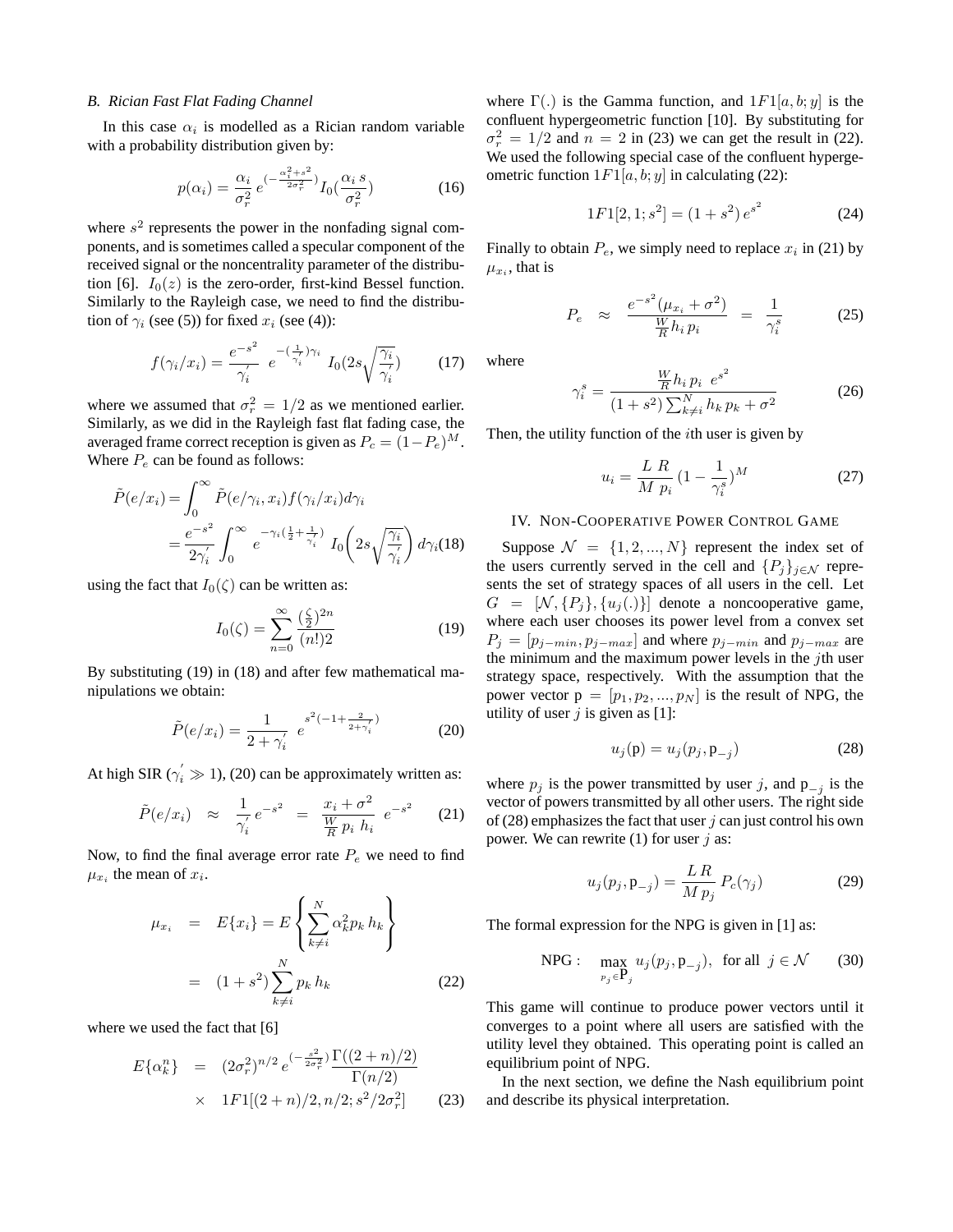#### *A. Nash Equilibrium in NPG*

The resulting power vector of NPG is called a Nash equilibrium power vector.

**Definition 2:** [1] A power vector  $p = [p_1, p_2, ..., p_N]$  *is a Nash equilibrium of the* NPG defined above *if for every*  $j \in \mathcal{N}, u_j(p_j, p_{-j}) \ge u_j(p'_j, p_{-j})$  for all  $p'_j \in P_j$ .

One interpretation of Nash equilibrium is that no user can increase its utility by changing its power level unilaterally. Sometimes, a user may find different values of transmit power levels from its strategy space that give the user higher values of the utility function for given power levels of the other users. For this reason, the best response correspondence  $r_j(p_{-j})$  was introduced [1]. It assigns to each  $p_{-j} \in P_{-j}$  the set

$$
r_j(\mathbf{p}_{-j}) = \left\{ p_j \in \mathbf{P}_j : u_j(p_j, \mathbf{p}_{-j}) \ge u_j(p'_j, \mathbf{p}_{-j}) \right\}
$$
  
for all  $p'_j \in \mathbf{P}_j$  (31)

In light of this correspondence one can announce the power vector  $p = [p_1, p_2, ..., p_N]$  as a Nash equilibrium power vector if and only if  $p_j \in r_j(\mathbf{p}_{-j})$  for all  $j \in \mathcal{N}$ .

If we multiply the power vector p by a constant  $0 < \beta < 1$ we may get higher utilities for all users. This means that the Nash equilibrium is not efficient, that is, the resulting p is not the most desired social operating point. And this results from the lack of cooperation between the users currently using the system. To impose a kind of cooperation between users in order to reach a Pareto dominant Nash point, a pricing technique was introduced in [1]. We then use the following algorithm to find Nash equilibrium point of NPG. Assume user  $j$  updates its power level at time instances that belong to a set  $T_j$ , where  $T_j = \{t_{j_1}, t_{j_2}, ...\}$ , with  $t_{j_k} < t_{j_{k+1}}$ and  $t_{j_0} = 0$  for all  $j \in \mathcal{N}$ . Let  $T = \{t_1, t_2, ...\}$  where and  $t_{j_0} = 0$  for an  $j \in \mathcal{N}$ . Let  $I = \{t_1, t_2, ...\}$  where<br>  $T = T_1 \bigcup T_2 \bigcup ... \bigcup T_N$  with  $t_k < t_{k+1}$  and define p to be the smallest power vector in the total strategy space to be the smallest power<br>  $P = P_1 \bigcup P_2 \bigcup ... \bigcup P_N$ .

**Algorithm 1:** *Consider NPG as given in (30) and generate a sequence of power vectors as follows [1]:*

*1. Set the power vector at time*  $t = 0$ *:*  $p(0) = p$ *, let*  $k = 1$ 2. For all  $j \in \mathcal{N}$ , such that  $t_k \in T_j$ : *(a) Given p*( $t_{k-1}$ )*, calculate*  $r_j(t_k) = arg$  *max*  $p_j \in P_j$ 

 $u_j(p_j, p_{-j}(t_{k-1}))$ 

*(b)* Let the transmit power  $p_i(t_k) = min(r_i(t_k))$ *3. If*  $p(t_k) = p(t_{k-1})$  *stop and declare the Nash equilibrium power vector as*  $p(t_k)$ *, else let*  $k := k + 1$  *and go to 2.* 

#### V. SIMULATION RESULTS

We present the effect of a fast fading channels on the equilibrium utilities and powers which are the outcomes of NPG algorithm 1 studied in [1]. We use the same definition of utility function (see (1)) with  $P_c$  modified to fit the channel model in two cases: Rician fast flat fading channel model and Rayleigh fast flat fading channel model. The system studied is a single-cell with 9 stationary users using the same data rate  $R$  and the same modulation scheme, non-coherent BFSK. The system parameters used in this study are given in Table I. The distances between the 9 users and the BS are  $d = [310, 460, 570, 660, 740, 810, 880, 940, 1000]$  in meters. The path attenuation between user  $j$  and the BS using the simple path loss model [7] is  $h_j = 0.097/d_j^4$ . Fig.1 shows that under Rayleigh and Rician fast flat fading channels with the strategy space  $P_j = [\tilde{p}_j, 2]$ , where  $\tilde{p}_j > 0$  and spreading gain  $W/R = 100$ , users do not reach the Nash equilibrium point since all users except the nearest user to the BS are using the highest power level in the strategy space. More clearly, in Fig.2 one can see that users obtain very low utilities as a result of NPG compared to deterministic path gains. Fig.3 and Fig.4 show that with the same parameters as in Fig.1 and Fig.2 but with spreading gain  $W/R = 1000$  the results are more encouraging where a Nash equilibrium was possible and it is comparable to that of deterministic channel gains. This tells us that a fast channel variation can decrease the performance of the game-theoretic approach dramatically for low values of  $W/R$ .

#### VI. CONCLUSIONS

We studied a noncooperative power control game (NPG) introduced in [1] for more realistic channels, where we studied the impact of power statistical variation in Rayleigh and Rician fast flat fading channels on the powers and utilities vectors at equilibrium. The results showed that an equilibrium can be obtained in both games only at higher processing gains ( $W/R > 100$ ). Also, Results showed that users at different distances from the base station (BS) can have the same transmit power at equilibrium as a result of fading. Utilities for Rayleigh and Rician fast flat fading channel gains at equilibrium are lower (at higher equilibrium power vector ) than the utilities for deterministic channel gains. But, the SIRs obtained at equilibrium are higher for all users at equilibrium in the Rician and Rayleigh flat fading cases than SIR under deterministic channel gains.

We are currently investigating the choice of different utility functions which may allow us to solve the NPG with lower processing gains. We are also considering various statistical optimization techniques in order to solve the various game problems.

#### **REFERENCES**

- [1] C. U. Saraydar, N. B. Mandayam, and D. J. Goodman, "Efficient power control via pricing in wireless data networks.", *IEEE Tras. Comm.*, VOL. 50, NO. 2, pp. 291- 303, Feb. 2002
- [2] N. Shah, N. B. Mandayam, and D. J. Goodman. "Power control for wireless data based on utility and pricing." In *Proceedings of PIMRC,* pp. 1427-1432, 1998. *IEEE Trans. Vehic. Tech.,* 41(3):305-311, Aug. 1992.
- [3] C. U. Saraydar, N. B. Mandayam, and D. J. Goodman, "Pricing and power control in multicell wireless data network," *IEEE JSAC*, VOL. 19, NO. 10, pp. 1883- 1892, Oct. 2001
- [4] D. Fudenberg and J. Tirole. *Game Theory*, The MIT Press, 1991.
- [5] J. Zander. "Distributed cochannel interference control in cellular radio systems,"*IEEE Tran. Veh. Tchnol.*, VOL. 41, pp. 305- 311, Aug. 1992